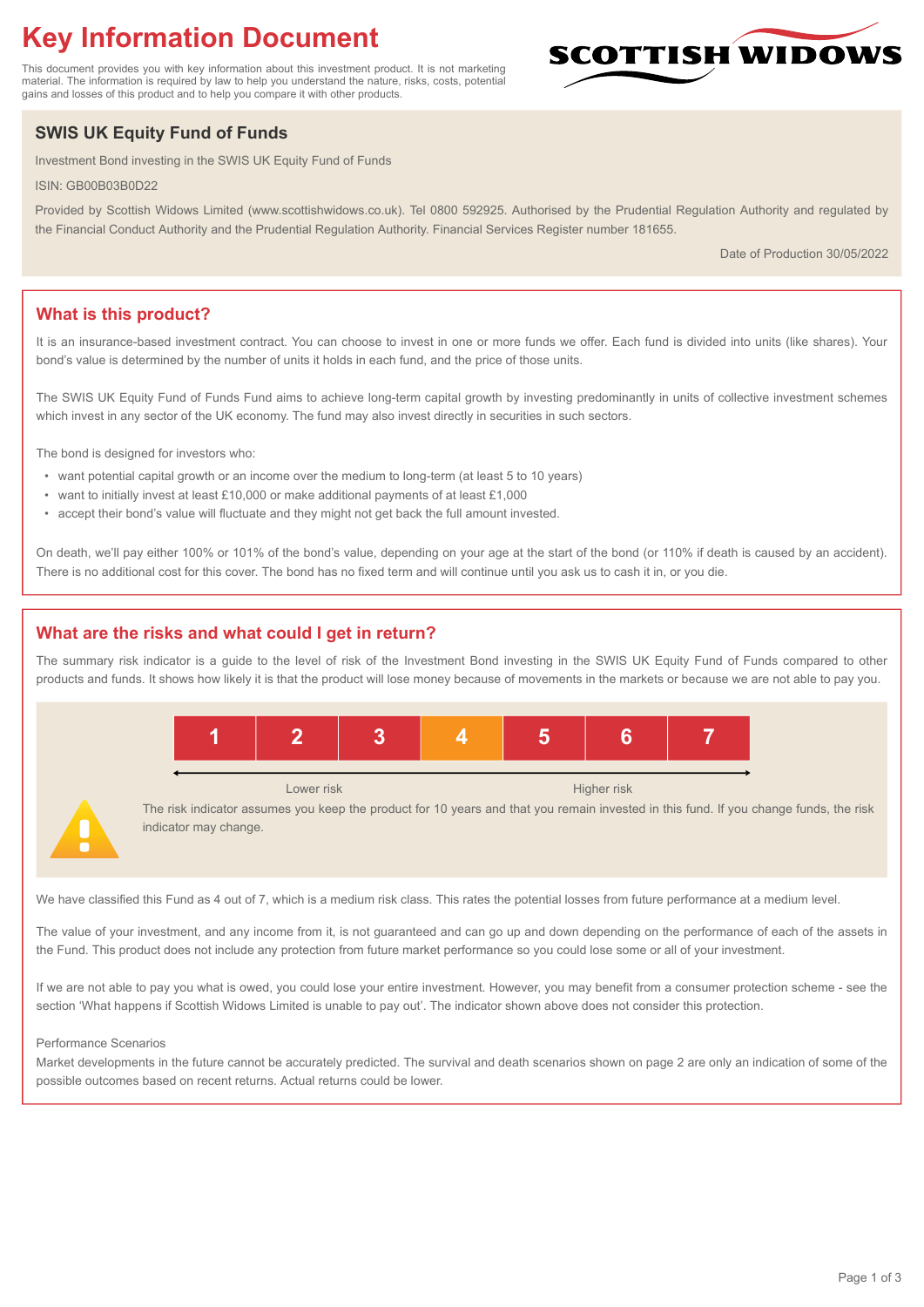

#### **What are the risks and what could I get in return? (continued)**

This table shows the money you could get back over the next 10 years, under different scenarios, assuming that you invest £10,000. The figures below assume no withdrawals are taken and do not allow for any Large Fund Bonus which may apply. The scenarios shown illustrate how your investment could perform. You can compare them with the scenarios of other products. The scenarios presented are an estimate of future performance based on evidence from the past on how the value of this investment varies, and are not an exact indicator. What you get will vary depending on how the market performs and how long you keep the investment. The stress scenario shows what you might get back in extreme market circumstances, and it does not take into account the situation where we are not able to pay you. The death scenario assumes investments perform in line with the moderate scenario.

The figures shown include all the costs of the product itself, but may not include all the costs that you pay to your adviser. The figures do not take into account your personal tax situation, which may also affect how much you get back. Before deciding to invest, you should read the Additional Information Document for more information on the risks and what you might get back. See page 2 for information on how the performance scenarios are calculated.

| <b>Investment £10,000</b> |                                                    |           |                                             |           |  |  |
|---------------------------|----------------------------------------------------|-----------|---------------------------------------------|-----------|--|--|
|                           |                                                    | 5 years   | 10 years<br>(Recommended<br>holding period) |           |  |  |
| <b>Survival Scenarios</b> |                                                    |           |                                             |           |  |  |
| <b>Stress scenario</b>    | £2,046<br>What you might get back after costs      |           | £3,726                                      | £2,299    |  |  |
|                           | $-79.54%$<br>Average return each year              |           | $-17.92%$                                   | $-13.67%$ |  |  |
| Unfavourable scenario     | What you might get back after costs<br>£7,958      |           | £6,025                                      | £4,883    |  |  |
|                           | Average return each year                           | $-20.42%$ | $-9.64%$                                    | $-6.92%$  |  |  |
| Moderate scenario         | What you might get back after costs                | £9,956    | £9,920                                      | £9,876    |  |  |
|                           | Average return each year                           | $-0.44%$  | $-0.16%$                                    | $-0.12%$  |  |  |
| Favourable scenario       | What you might get back after costs                | £12,396   | £16,256                                     | £19,880   |  |  |
| Average return each year  |                                                    | 23.96%    | 10.21%                                      | 7.11%     |  |  |
| <b>Death scenarios</b>    |                                                    |           |                                             |           |  |  |
| Insured event             | What your beneficiaries might get back after costs | £10,055   | £10,019                                     | £9.975    |  |  |

#### **What happens if Scottish Widows is unable to pay out?**

Your Plan is fully covered by the Financial Services Compensation Scheme. More information about compensation arrangements is available from the Financial Services Compensation Scheme, who can be contacted on 0800 678 1100 or 0207 741 4100 or via their website at www.fscs.org.uk

# **What are the costs?**

The Reduction in Yield (RIY) shows what impact the total costs you pay will have on the investment return you might get. The total costs take into account one-off, ongoing and incidental costs. The amounts shown here are the cumulative costs of the product itself, for three different holding periods. The monetary figures shown assume you invest £10,000 and investments perform in line with the moderate scenario. The figures are estimates and may change in the future. The person selling you or advising you about this product may charge you other costs. If so, this person will provide you with information about these costs, and show you the impact that all costs will have on your investment over time.

| <b>Investment £10,000</b>       |                             |                              |                            |  |  |  |
|---------------------------------|-----------------------------|------------------------------|----------------------------|--|--|--|
| <b>Scenarios</b>                | If you cash in after 1 year | If you cash in after 5 years | If you cash in at 10 years |  |  |  |
| Total costs                     | £270                        | £1,102                       | £2,037                     |  |  |  |
| Impact on return (RIY) per year | 2.72%                       | 2.32%                        | $2.27\%$                   |  |  |  |